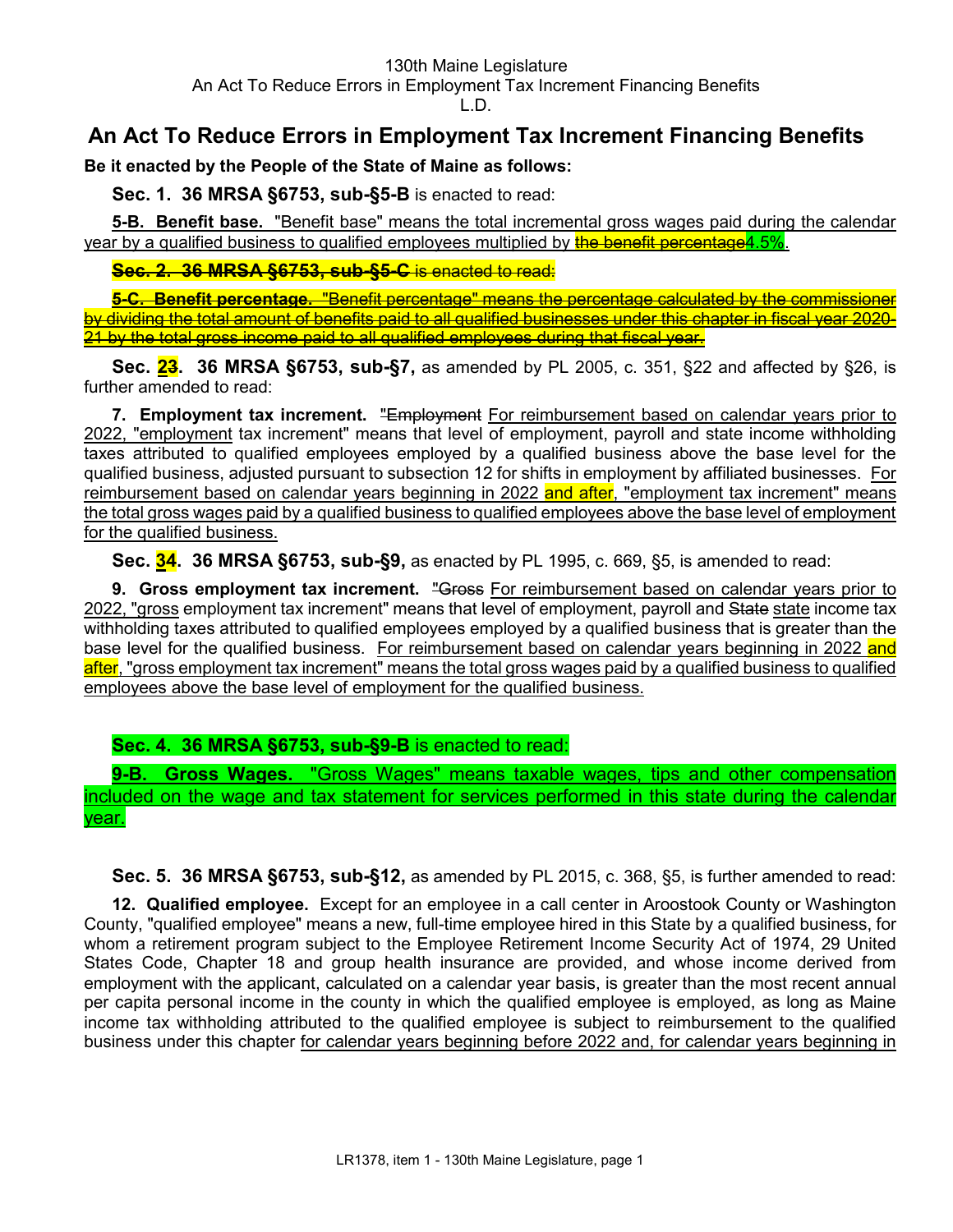## 130th Maine Legislature

## An Act To Reduce Errors in Employment Tax Increment Financing Benefits

L.D.

2022 and after, the gross wages paid to the qualified employee is subject to reimbursement under this chapter. "Qualified employee" does not include an employee who is shifted to a qualified business from an affiliated business. The commissioner shall determine whether a shifting of employees has occurred.

For an employee in a call center in Aroostook County or Washington County, "qualified employee" means a new, full-time employee hired in this State by a qualified business, for whom a retirement program subject to the Employee Retirement Income Security Act of 1974, 29 United States Code, Chapter 18 and group health insurance are provided, and whose income derived from employment with the applicant, calculated on a weekly basis, is greater than the average weekly wage for the most recent available calendar year as derived from the quarterly census of employment and wages and provided annually by the Department of Labor, as long as Maine income tax withholding attributed to the qualified employee is subject to reimbursement to the qualified business under this chapter for calendar years beginning before 2022 and, for tax-calendar years beginning in 2022 and after, the gross wages paid to the qualified employee is subject to reimbursement under this chapter. "Qualified employee" does not include an employee who is shifted to a qualified business from an affiliated business. The commissioner shall determine whether a shifting of employees has occurred. The calculation of the average weekly wage must include data from the counties of Androscoggin, Aroostook, Franklin, Hancock, Kennebec, Knox, Lincoln, Oxford, Penobscot, Piscataquis, Sagadahoc, Somerset, Waldo and Washington. Notwithstanding this subsection, with respect to a call center in Aroostook or Washington county, in a county in which the average annual unemployment rate at the time of certification for the most recent calendar year is greater than the state average for the same year, the wage threshold is 90% of the average weekly wage as derived from the quarterly census of employment and wages. Notwithstanding this subsection, with respect to a call center in Aroostook or Washington county and upon approval of the commissioner, a qualified business located in a county in which the average annual unemployment rate at the time of certification for the most recent calendar year is greater than the state average for that same year qualifies for a phase-in of salary threshold requirements. A qualified business under this provision must meet 70% of the average weekly wage as derived from the quarterly census of employment and wages in the first year of certification, 80% of the average weekly wage as derived from the quarterly census of employment and wages in the 2nd year of certification and 90% of the average weekly wage as derived from the quarterly census of employment and wages in all following years of certification. Failure to meet any of these requirements results in automatic revocation of certification.

**Sec. 6. 36 MRSA §6754, sub-§ 1** as amended by PL 2021, c. 398, Pt. IIII, §7, is further amended to read:

**1. Generally.** Subject to the provisions of subsection 2, a qualified business is entitled to reimbursement of **Maine income tax withheld gross wages paid** during the calendar year for which reimbursement is requested and attributed to qualified employees after July 1, 1996 in the following amounts.

A. For qualified employees employed by a qualified business in labor market areas in this State in which the labor market unemployment rate is at or below the State's unemployment rate at the time of application, the reimbursement is equal to 30% of **Maine income tax withheld** the benefit base during each of the first 5 calendar years for which reimbursement is requested and attributed to those qualified employees. The percentage of reimbursement for the 6th to 10th years of the employment tax increment financing development program is established based upon the labor market unemployment rate at the beginning of the 6th year. [PL 2009, c. 496, §29 (RPR).]

B. For qualified employees employed by a qualified business in labor market areas in this State in which the labor market unemployment rate is greater than the State's unemployment rate at the time of application, the reimbursement is equal to 50% of **Maine income tax withheld the benefit base** during each of the first 5 calendar years for which reimbursement is requested and attributed to those qualified employees. The